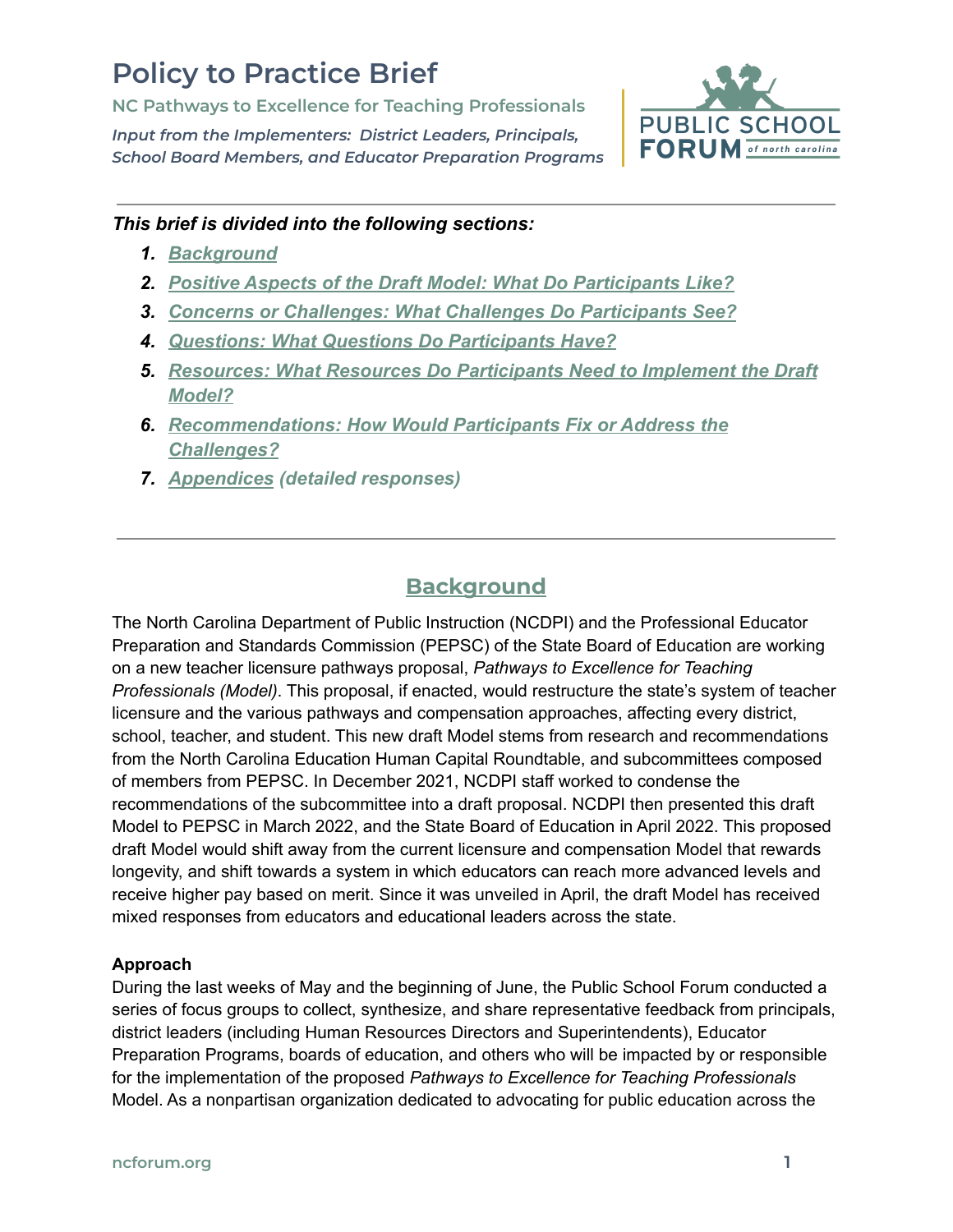

state, the Forum felt that it was essential to hear from local leaders while this plan is still in draft form. Facilitators of the focus groups included: Mary Ann Wolf, PhD; Lauren Fox, PhD; Kathy Spencer, EdD; and Elizabeth Paul. The information in this brief is designed to provide input on the developing proposal to PEPSC, its subcommittees, and its members; the State Board of Education; the NCDPI; and stakeholders across NC who may be interested in engaging further in this work.

The key questions about *Pathways to Excellence for Teaching Professionals* to guide the focus group discussions included:

- [What](#page-2-0) do you like?
- What [challenges](#page-3-0) do you see?
- What [questions](#page-5-0) do you have?
- What additional resources will you need to [implement](#page-9-0) this Model?
- How do we fix or change the Model to address the [challenges?](#page-11-0)

The Forum conducted a series of seven focus groups from May 19 through June 2, 2022, with the following key stakeholders:

- District Leaders and Superintendents (3)
- Educator Preparation Programs (1)
- $\bullet$  Principals (2)
- School Board Members (1)

One focus group was held in person, and the remaining 6 were held virtually via Zoom. Each focus group was scheduled for 1.5 hours and included a brief overview of the Model. The Forum provided each participant with a video [introduction](https://drive.google.com/file/d/1Ju7in6h8_c1fZcnBaroxk0-PML-rQ6gE/view?ts=627ec24b) with graphics developed by DPI with Tom Tomberlin explaining the video and a graphic [organizer](https://docs.google.com/document/d/1dBVzhWlBlMjjeyHiJqzZCXa77ykW8fNDkezOqk_67rI/copy?usp=sharing) to help participants organize their thoughts about the draft Model.

**Over 120 people** from **57 counties** participated in the focus groups, and represented every region of the state, as well as rural, suburban, and urban districts.

#### **Overview**

The district and school leaders, school board members, and education preparation program representatives came to the focus groups to learn and share their perspectives and questions. The large response demonstrates the interest in providing input on the proposed Teacher Licensure Pathways.

The school and district leaders and educator preparation program representatives expressed their concern and their hopes for this new approach. Everyone reiterated that they are committed to growing the capacity to ensure that every child has access to high quality and well-prepared educators and to alleviating the challenges. The time dedicated to watch the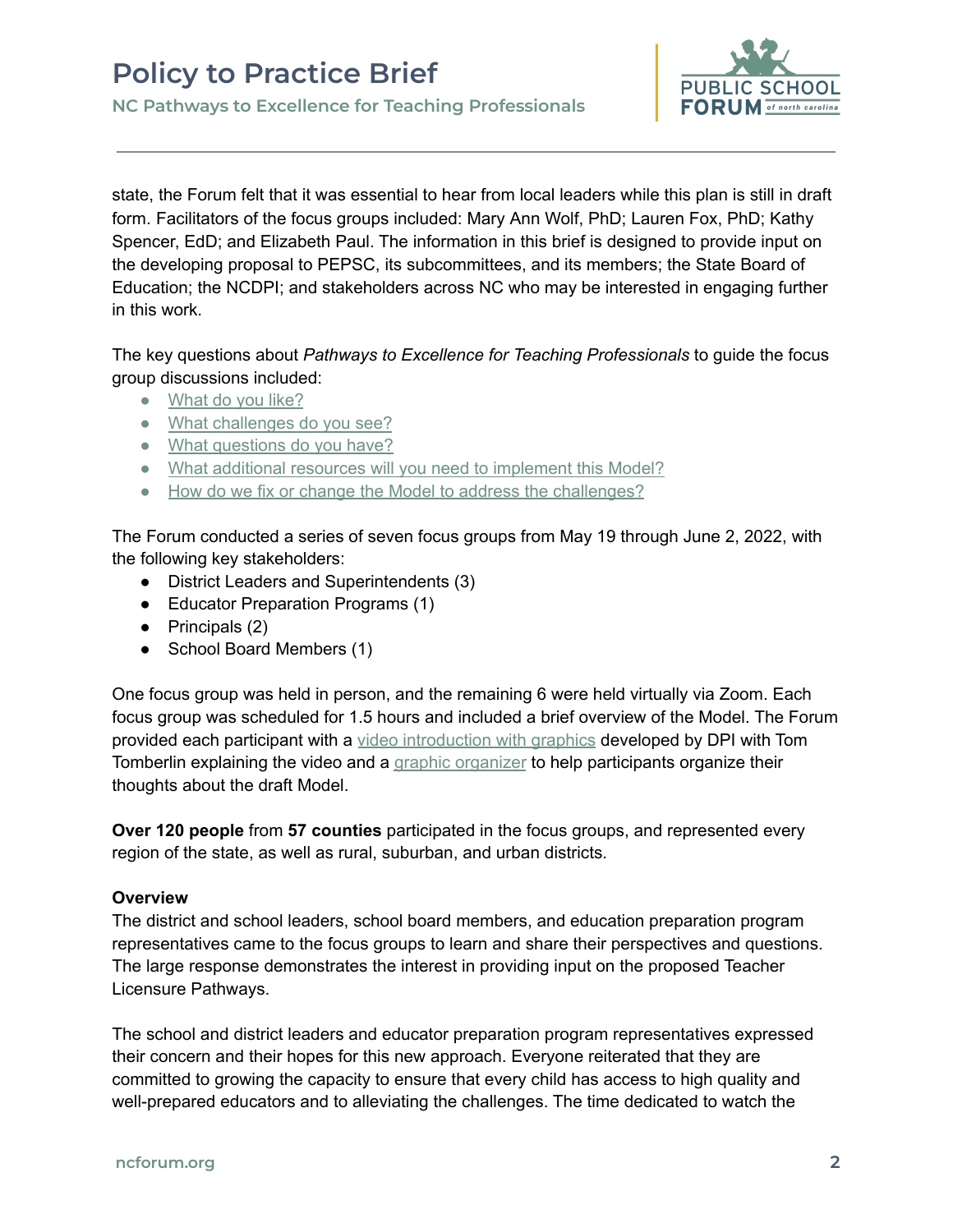

video, prepare their feedback, and participate in the focus groups indicates the sincere dedication that these school and district leaders and educator preparation program representatives have to students and teachers. While local context is represented to ensure feasibility of implementation, the discussion also included consideration of the statewide potential and challenges.

The information below summarizes the findings and recommendations from the participants. Several themes emerged in nearly every aspect of the discussion. **One critical piece is to consider components of implementation within the policy where possible, especially where implementation procedures are critical and need to be addressed systemically and consistently. One example of this is how current educators will fit and transition into the new Teacher Licensure Pathways. Another example is to ensure that human and fiscal resources are provided for implementation at the state, district, and school levels and the educator preparation programs.**

## <span id="page-2-0"></span>**Positive Aspects of the Draft Model: What Do Participants Like?**

Participants indicated several positive aspects of the proposed Teacher Licensure Pathways, including these five primary areas:

## **1. Opportunities for Growth and Career Advancement**

Implementers appreciate the opportunities for growth and career advancement built into the Model. They also liked the incentives and advanced roles. They appreciate the recognition of excellence and the competency-based approach. The participants see value in multiple and optional measures for their advancement.

#### **2. Alternative Entry Points and Pathways**

Participants in school and district leadership roles appreciate the opportunity for people to enter the teaching workforce at multiple different points and on varying pathways. Specifically, they believe the opportunities for TAs to become teachers while working in the school will be advantageous for the teacher pipeline and for students. They also see that funding apprenticeship opportunities will increase access to becoming a teacher and could ultimately increase the number of teacher candidates.

#### **3. Potential for Higher Compensation and Higher Starting Salary**

Several implementers like the higher compensation, especially for beginning teachers. This did vary by district, as many have increased compensation for TAs, data managers, and others who may be interested in the apprenticeship or early licensure levels. This will make the compensation indicated on the draft Model less enticing.

Overall, the districts could see value in the new state level salaries and the potential for teachers to be compensated for Advanced Teaching Roles. They also like the quicker advancement on the salary scale.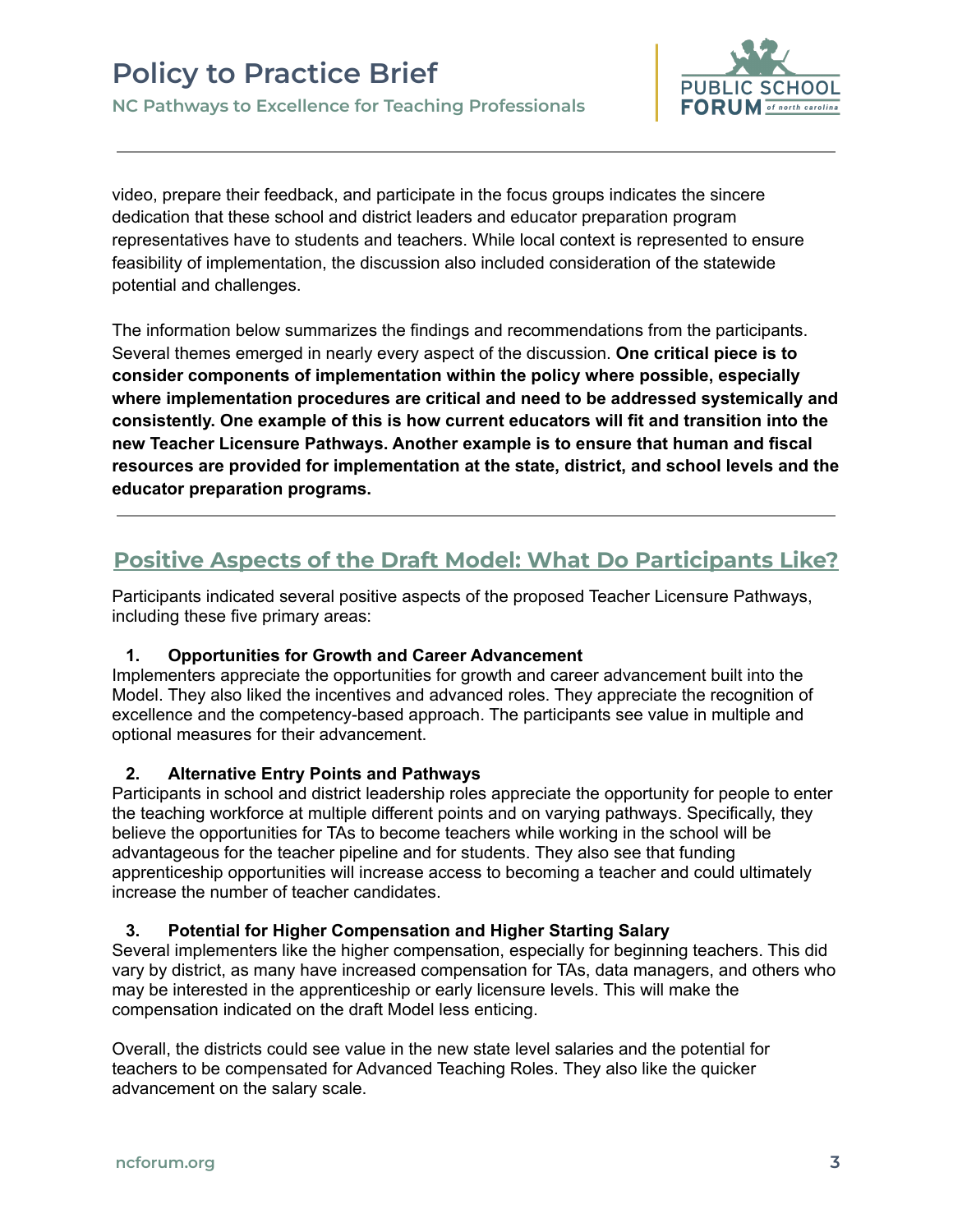

#### **4. Access to Professional Advancement Funds**

Many future implementers expressed the importance of the professional advancement funds for the early licensure steps. They believe this could help with gaining licensure and also provide flexibility for candidates.

#### **5. Opportunities for Co-Teaching and Mentorships**

The participants believe that co-teaching and mentorships could lead to stronger support for early career educators and to more effective teaching overall. They see the importance and value of early career educators having this support.

## <span id="page-3-0"></span>**Concerns or Challenges: What Challenges Do Participants See?**

Participants expressed many key areas for concern. While all of these categories represent multiple challenges expressed, these are the nine main categories of concerns from our participants:

#### **1. Complexity of Approach**

Participants overwhelmingly expressed concern over the complexity of the Teacher Licensure Pathways Model and the potential complications of implementation. They cited that many of the steps appeared redundant and re-named existing steps in the current teacher licensure process. Participants stated that one of their main concerns with the current licensure Model was its complexity, and that this Teacher Licensure Pathways Model did not address these concerns, and instead made it more difficult to understand.

## **2. Human Capacity and Fiscal Resources Required for Implementation**

Participants had many concerns about the lack of human capital and fiscal feasibility of this Model from the school, district, and state levels. One major concern cited by district leaders, principals, and EPPs alike was the ability to find enough mentors to provide meaningful and productive mentor/mentee relationships. District leaders who worked in human resources mentioned that it is already difficult to find high-quality licensure specialists and that licensing takes time; they believed that both of these concerns with the current process were not solved with the proposed Teacher Licensure Pathways. Many participants feared that if additional positions were required, that low-wealth localities would not have the means to pay for these positions. Implementers cited that it was not uncommon for new programs and policies to be passed by the state, but funded by the localities, creating a burden for low-wealth districts. Specifically, participants were concerned about the possibility of their localities needing to match any funding put forth by the state for Advanced Teacher positions, or training for educators entering the field without a teaching degree. Also at the district level, participants worried that school administrator turnover was already high in some districts, and that this proposed Model did not solve the shortage of administrators created by allotment caps. Implementers at all levels raised concerns about the ability of the state and the Department of Public Instruction to keep up with the complex levels in the new proposed Model.

#### **3. Lack of Clarity and Issues with the Evaluation Process**

Implementors were concerned about the evaluation process for gaining advanced rankings,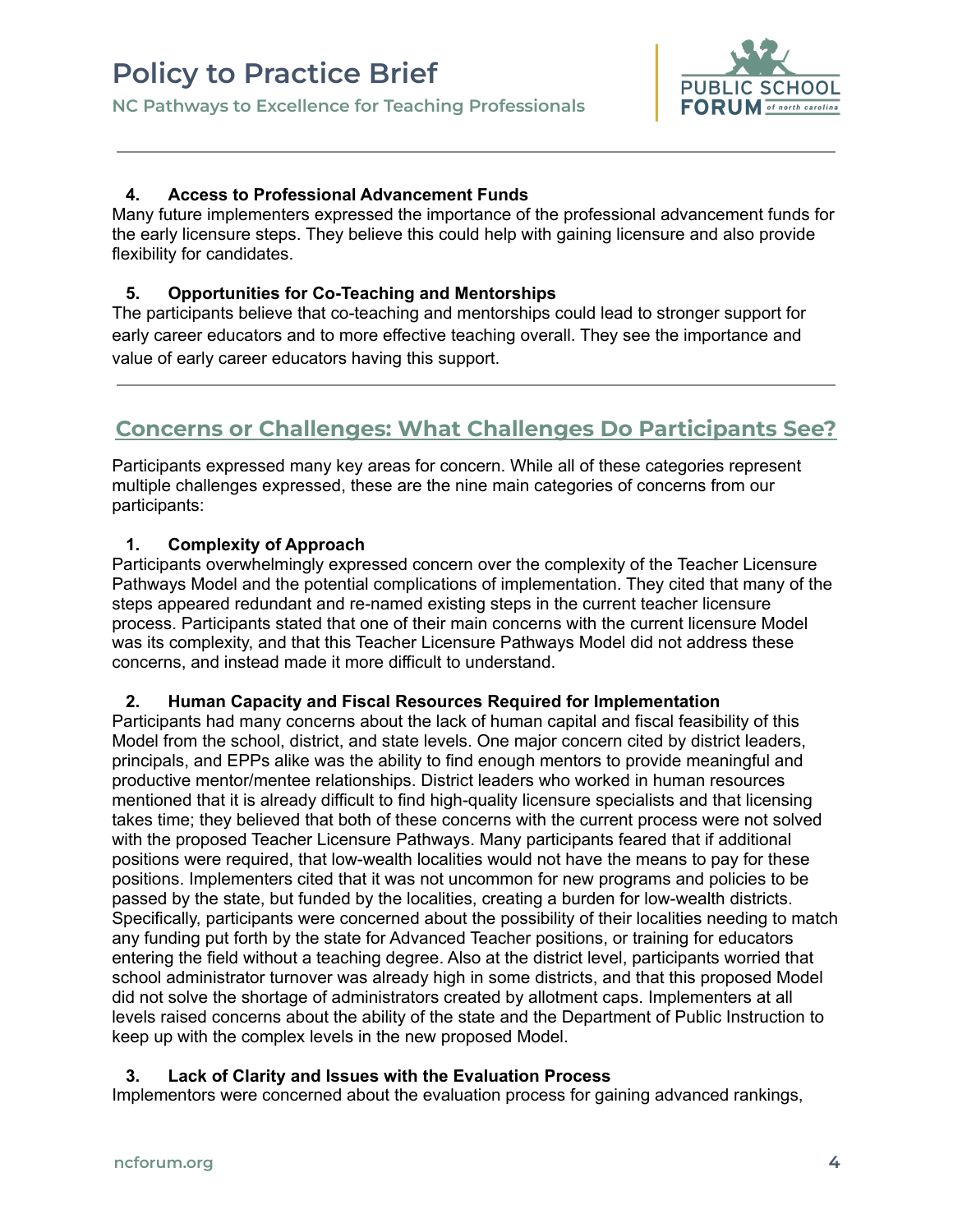

including how effectiveness would be defined and measured. Many cited that using test scores and performance would not be an accurate or equitable measure of effectiveness, and that a majority of educators in the state do not have EVAAS scores. The inclusion of a peer and student evaluation was also challenged by participants who were concerned about inter-rater reliability and possibly subjective results from evaluators who have not received proper training. Finally, many participants expressed concerns about tying teacher pay and rankings to student performance.

### **4. Compensation and Recruitment**

While some aspects of compensation stated in this Model were appreciated by participants, many still expressed concerns that the state was not compensating educators and apprentice teachers enough. Specifically, participants cited the salary of \$30,000 a year for an apprentice teacher to be insufficient in many parts of the state, especially urban areas where the cost of living is higher. Many felt that while seeing increased salaries for some positions was beneficial, that these salaries were still not competitive with other fields requiring similar levels of education, and would not be attractive enough to recruit people to enter the field. This concern was also echoed with administrator pay, which could be decreased in some areas of the state according to this Model. Another concern was the lack of acknowledgement in pay for advanced degrees, National Boards certification, or years of experience. Additionally, there are 5-year periods where pay would plateau, offering little incentive or encouragement for educators during those years. This Model also does not provide a clear incentive to recruit teachers from other states to work in North Carolina, as the licensure and standardization process appears too complex.

**5. Lack of License IV Educators/Advanced Teacher Roles Needed for Model to Work** Concerns were expressed about the challenges of having enough Advanced Teachers or Level IV educators to meet the needs of the mentorship programs. Additionally, there were concerns about engaging faculty in participating in a mentorship program that would require additional work without receiving additional compensation. Participants stated that these Level IV and Advanced Teachers were typically already leaders in their districts that were helping to lead other extracurricular activities or sitting on school or district committees, and would not have additional time for a mentorship program.

## **6. Ability to Pay for Locally-funded Positions**

Many districts have positions that are funded locally in addition to state-funded allocations. The number of roles and which positions vary widely across districts. If this Model is implemented, districts will need to figure out how to incur the same raises and processes for their locally-funded roles. Districts must request the additional funding from the County Commissioners in their budget process, and the funding may or may not be available for them. This could require them to cut positions that support students and/or educators.

## **7. Potential Equity Concerns**

Under this Model, there is no incentive for Advanced Teachers to work with higher-need students and classrooms, and some participants feared that the proposed Pathways Model would discourage educators from working with more high-need students. Schools with majority students of color often have high turnover rates, resulting in very few if any educators with Advanced Teacher credentials. Schools and districts with limited funding for Advanced Teacher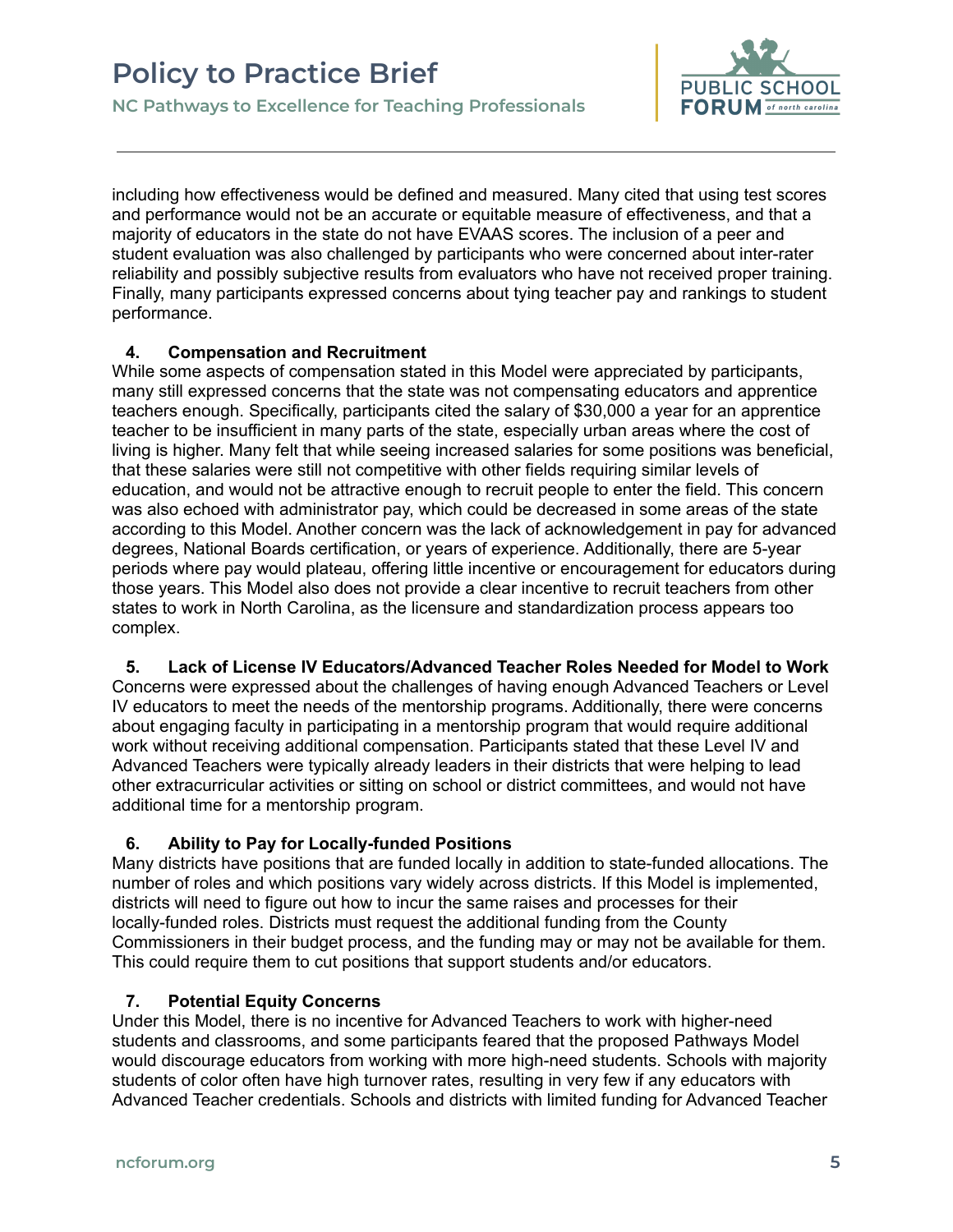

roles will be at a disadvantage compared to other districts that may be able to afford more of these positions. Many participants who worked with Exceptional Needs populations also cited concerns about educators entering classrooms with special needs children who did not have the proper training or licensure. Low-wealth districts who may be struggling to find educators for EC classrooms will be looking towards those who may enter laterally, which is especially difficult for special education classrooms.

### **8. Potential to Create Competition among Educators**

Participants feared that the Advanced Teacher position could create the possibility for competition amongst educators if positions were limited. There was also a concern that some teachers may not qualify for an Advanced Teacher role at their school if roles were limited, but could qualify at another school, or in another district, furthering the dichotomy between low-wealth and high-wealth districts. Additionally, some low-wealth districts may not have any Advanced Teachers due to high teacher turnover, which would create issues in the Model for those who are supposed to observe and mentor incoming teachers. Participants also cited concerns with equal opportunities for advancement, stating that all educators should have the same opportunities to advance within their role.

## **9. Lack of Clear Role for EPPs**

Many participants from Educator Preparation Programs cited that they believed that this proposed licensure Model does not mention the role of EPPs and how they would support student teachers in gaining their licensure. The addition of multiple pathways for entry into the licensure process complicates the role of the EPP and how they are supposed to assist students. There are also concerns that teachers who do enter the profession through an EPP have to jump through additional hoops such as standardized testing to get to the same level as those who may enter laterally.

## **10. Pressure on Schools/Principals to Support or Drive the Licensure Process**

Participants expressed that it could be challenging to get educators licensed without having them go back to school. Some cited that this new proposed Pathways licensure plan could give increased power to principals, which could lead to issues of equity when selecting which teachers within the school will be Advanced Teachers. Additionally, there are concerns that without additional funding from the state, it would be difficult, if not impossible, to implement the new licensure Model.

## **Questions: What Questions Do Participants Have?**

<span id="page-5-0"></span>The foremost concern about the draft Model from our participants was lack of clarity. As a result, our focus groups had many questions about the Teacher Licensure Pathways. While their questions concerned various aspects of the Model, they can be consolidated into the following ten categories:

## **1. Evaluation/Assessment Components**

Many of the participants' questions stemmed from the evaluation and assessment aspects of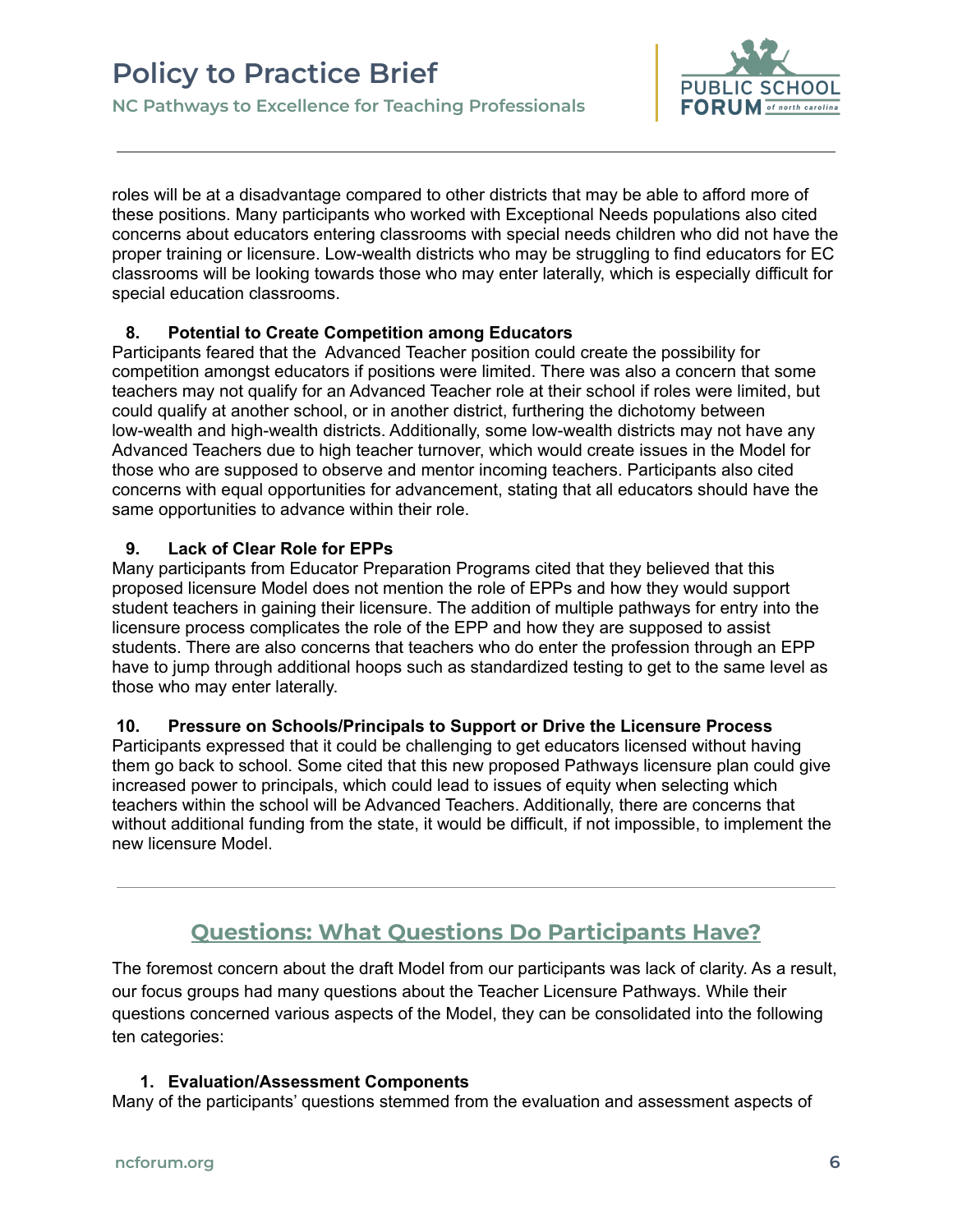

the new Pathways Model. One of the main questions surrounded the language of "effective" teaching, and how districts or the state would define effectiveness, and the metrics they would use to measure effectiveness. Other questions concerned the discrepancy in evaluation data between districts, and the difficulty of collecting this data in more high-need classrooms, such as ELL and EC classes. The following questions were representative of those asked by participants regarding evaluation and assessment:

- a. How is effective teaching defined and measured?
- b. What is a good Model for teacher effectiveness to use to tie compensation to?
- c. What happens when districts make different decisions about evaluation data?
- d. Are there ways to meet benchmarks in classrooms that may struggle to show traditional growth (such as EC or ELL classes?)

#### **2. Transition from Current Licensure System to New Pathways**

The second most common theme from the questions our participants asked were regarding how North Carolina's current system of teacher licensure would transition into this newly pro\posed Model. Participants from Educator Preparation Programs (EPPs) questioned how they would fit into this new Model, and how their licensure work would change with student teachers. Other questions from our implementers surrounded educators who do not work in traditional classrooms, and how currently held licenses would be converted to the new system. Participants in district leadership and Human Resources inquired about how this new Model would affect contracts. The following questions were representative of those asked by participants regarding licensure transition:

- a. How does the current evaluation tool fit into this proposed Model?
- b. What is the role of Educator Preparation Programs?
- c. How will currently held licenses be converted to the new system?
- d. How does this affect the structure of contracts?
- e. What about educators who are not in the classroom (counselors, media center, etc.)?

#### **3. Compensation**

Educator and administrator compensation is an ongoing concern, and one that we heard from every focus group. Our participants questioned whether a \$30,000 salary would be attractive enough to recruit apprentice teachers to enter the field. They also raised questions about Master's pay, and pay increases for educators who were National Boards certified. Overall, many participants wondered how much the average teacher's salary would increase, and whether or not it was beneficial to tie licensure to compensation. The following questions were representative of those asked by participants regarding compensation:

- a. Is there a proposed salary schedule?
- b. How much would the average teacher's pay increase?
- c. Why are National Boards certification and Master's pay not included?
- d. Will a \$30,000 starting salary attract anyone?

#### **4. Fiscal and Human Capacity**

Another theme from the questions from our participants was the capacity (both fiscally and with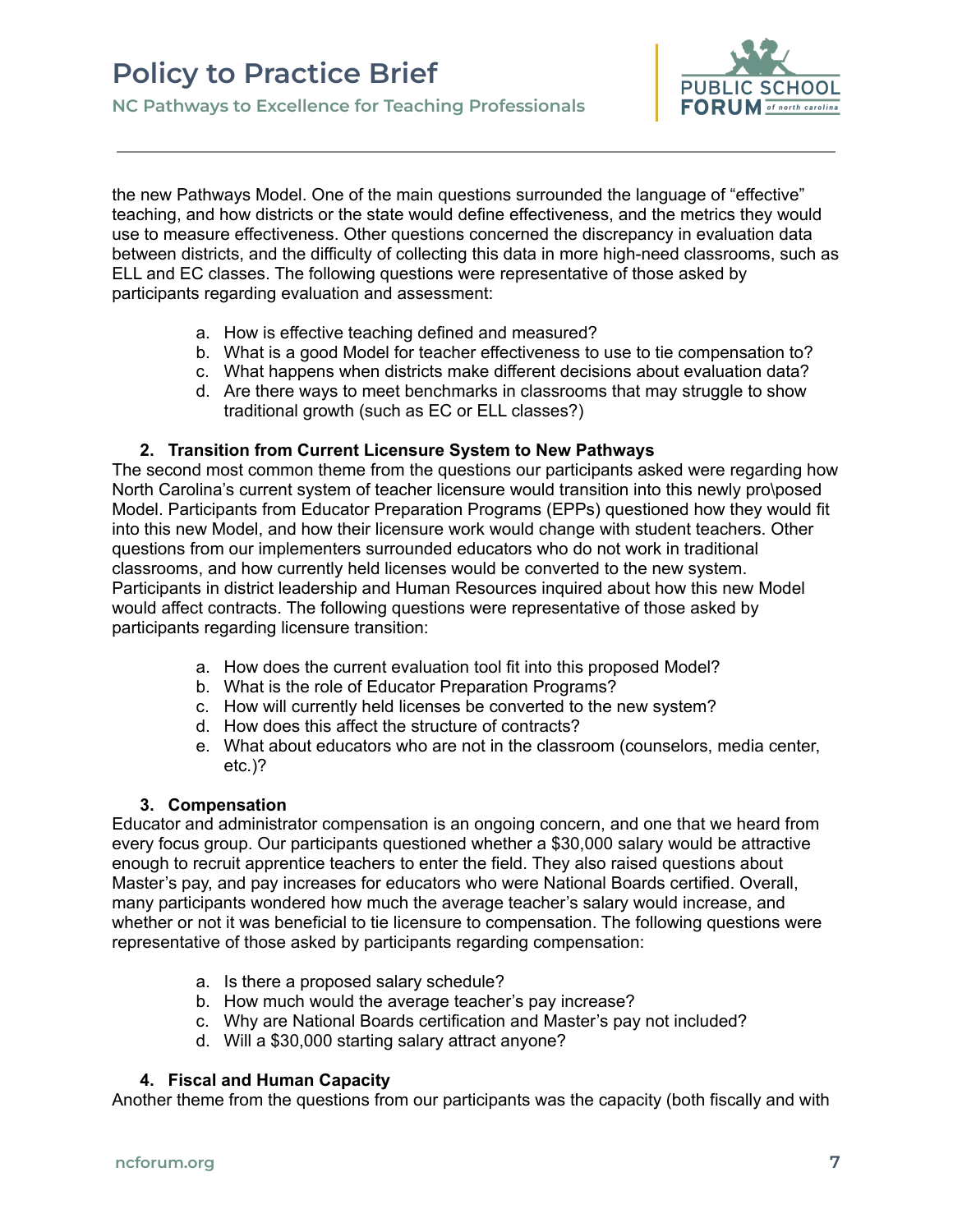

staff) to accommodate this new Model. Many district leaders had questions about who would be responsible for the additional documentation required for keeping track of which educators were advancing levels, and how employees would be trained to complete peer reviews. Others inquired about the possibility of having to match state funds, and the data surrounding LEA's budget capacity for this change. The following questions were representative of those asked by participants regarding fiscal and human capacity:

- a. Has there been an analysis on the impact of school districts' budgets?
- b. Will there be more steps/multiple paths for the finance department to track?
- c. What will the training process be for peer reviews?
- d. Will state funds need to match the levels, and will we have enough money to do that?
- e. Who would be responsible for the documentation for advancing positions?

#### **5. Equity Among Districts and Schools/Incentive to Teach at High Need Schools**

Participants had concerns that a new Model that labeled teachers as "Advanced" in correlation with student performance would disincentivize educators from working in high-need classrooms. Many implementers asked how we would encourage higher ranking teachers to seek out low-wealth, high-need, or otherwise disadvantaged classrooms. The following questions were representative of those asked by participants regarding equity:

- a. What will encourage a teacher in a low-growth school to seek higher licensure?
- b. How can this be a tool in increasing equity for teachers and students?
- c. How can we ensure that Advanced Teachers are seeking high-need schools and classrooms?
- d. Will this discourage teachers from taking on more challenging classrooms?

#### **6. Allotments**

Participants had questions and concerns regarding allotments not only for Advanced Teacher positions, but also for additional staff that may be needed to accommodate change to the licensure process. Implementers also had questions about how this licensure Model would address allotment caps that limited the number of administrators each school can have. The following questions were representative of those asked by participants regarding allotments:

- a. How do you figure out how many teachers each district can have that can be paid at higher levels?
- b. If someone reaches the advanced teacher: adult leadership role, where are they getting paid from?
- c. Is this an expandable pie or do you only have a few teachers able to access the higher salaries/advanced teaching roles?
- d. Is the apprentice teacher an allotment or a dollar amount?

## **7. Reciprocity and Transition from Another State/County/Subject**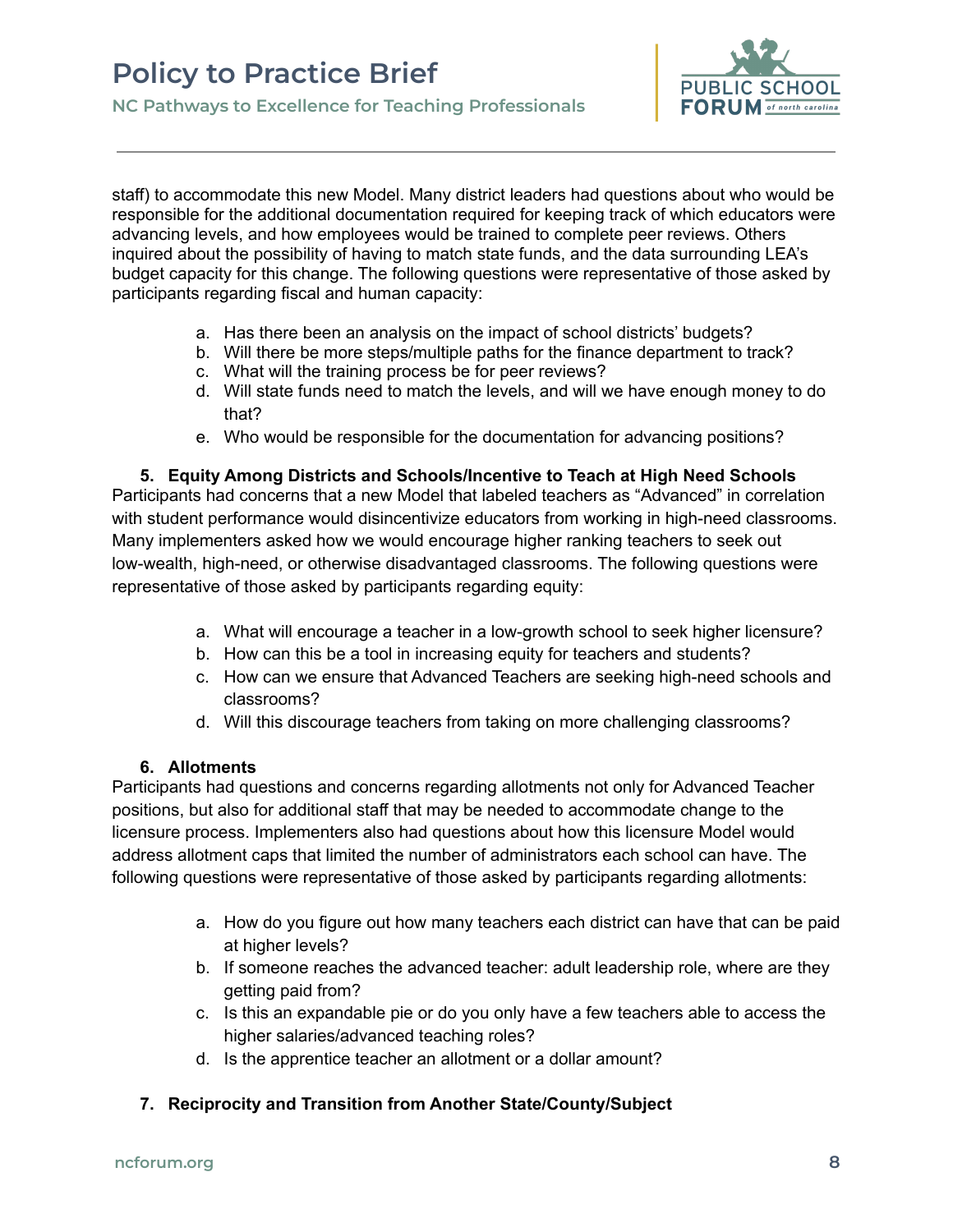

One of the largest questions echoed by many participants was reciprocity from other states, across our state, and between districts. Many inquired how educators could maintain their status as Advanced Teachers if they were to move, and how those looking to move to North Carolina to teach would fit into this new licensure Model. The following questions were representative of those asked by participants regarding reciprocity:

- a. If educators switched to a different content area, would they have to start from the beginning?
- b. How do teachers transferring in from out of state fit into this Model?
- c. How do levels transfer between counties?

#### **8. Advanced Teaching Roles**

One of the largest changes to the current licensure Model is the addition of the Advanced Teacher position. Many of our participants had specific questions about this position, such as how many Advanced Teachers would be allowed in each school/district, how we would recognize those who deserve Advanced status but whom districts do not have the capacity to fund, and how this status would transfer to other schools or districts. Others inquired whether some districts would have enough Advanced Teachers to help with peer reviews and mentorship for beginning teachers. The following questions were representative of those asked by participants regarding Advanced Teachers:

- a. How many Advanced Teachers can each school/district have?
- b. How do we acknowledge teachers who deserve the title of Advanced Teacher but the school/district is out of allotments/funding for this position?
- c. We can see how someone can become an advanced teaching role, but what if they are already there?
- d. The 5 hours/week is so important for beginning teachers, but who has the time to provide that support? Will we have enough people in advanced teaching roles to support the beginning teachers?
- e. What about equity across districts with numbers of Advanced Teachers/capability to pay for them?

#### **9. Micro-Credentials**

Participants repeatedly had questions related to the micro-credential component of this Model. Many implementers wanted clarification on who would develop or vet the programs and how teachers would obtain them. Others had questions about the feasibility of providing quality micro-credentials across the state, especially in rural areas. The following questions were representative of those asked by participants regarding micro-credentials:

- a. Will the micro-credentials be provided by the district or the state? What if districts, especially rural ones, cannot afford to provide high-quality micro-credentials?
- b. How do we ensure that all micro-credentials are created equally and have quality assurance?
- c. Will teachers be able to select what fits their needs?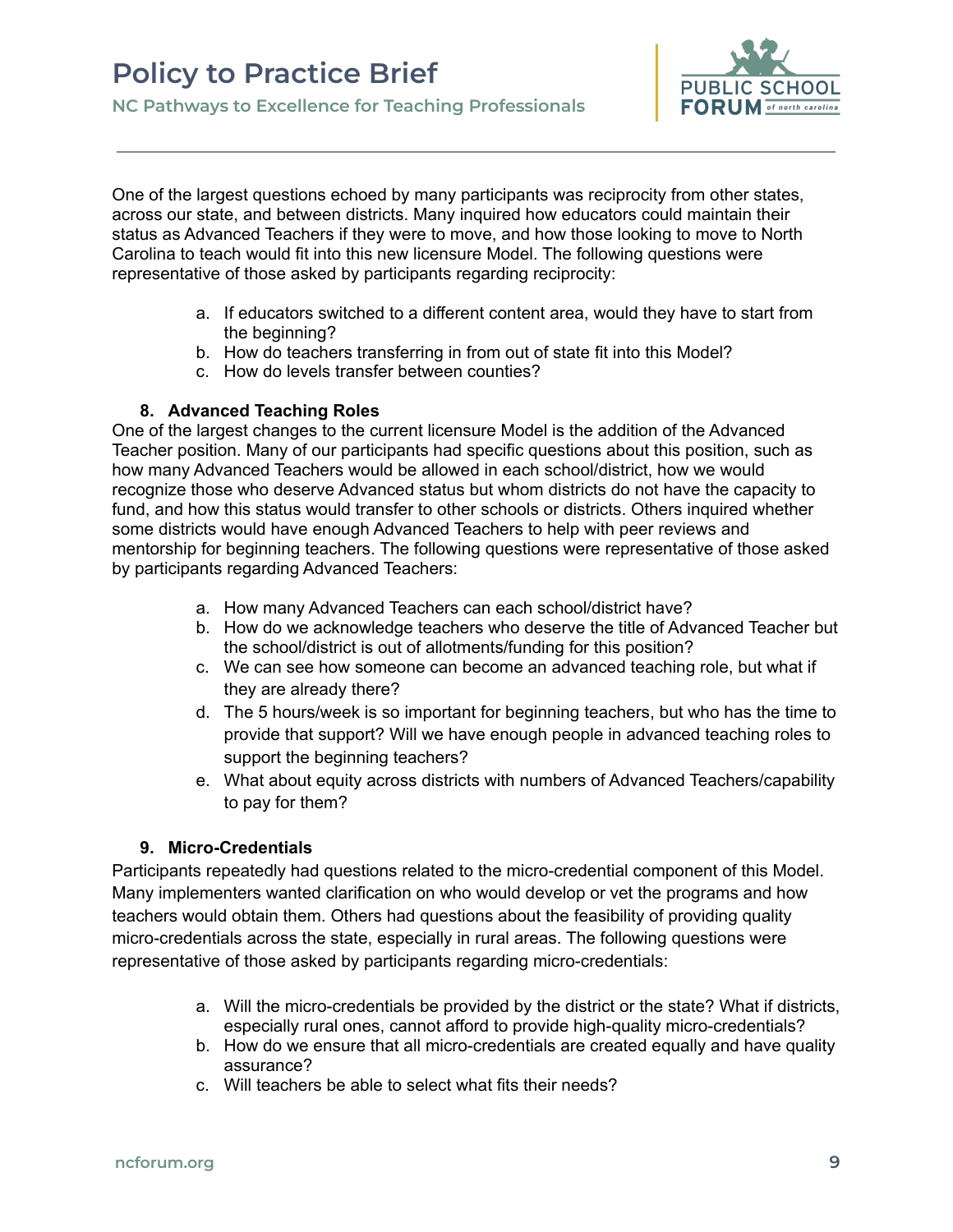

### **10. Charter Schools**

Finally, our participants inquired about whether or not this new Model would apply to all public schools (including charter schools), or if it was limited to traditional public schools. The following question is representative of those asked by participants regarding charter schools:

a. Does this apply to public charter schools?

## <span id="page-9-0"></span>**Resources: What Resources Do Participants Need to Implement the Draft Model?**

Given the concerns and outstanding questions, participants identified a number of resources needed to successfully implement the Model. While the successful implementation would rely on a combination of these resources, the needs fell into the following seven categories:

### **1. Human Capacity at State, EPPs, Districts, and Schools for Implementation**

Implementers at all levels suggested that a primary need is an increase in human capacity. The new Model requires increased time and logistical support from various stakeholders, including licensure specialists, teachers in advanced and leader roles, and HR departments. Some suggested that the state would need to allot more teacher leader positions to match the demand of teachers moving up the Model, along with district and school-based coaches. Others noted a need for greater logistical support for tracking new aspects of the Model, including managing teacher development funds, monitoring the fidelity of evaluations and student input, and potentially developing micro-credentials. Participants noted that current infrastructure does not adequately support the current Model; in smaller districts, it may take months to get people approved for licensure and DPI does not have a system to track who has what license. EPPs currently spend a significant amount of time advising school districts on the best pathway. The complexity of the draft Model demands changes to be made to the infrastructure in order to work.

#### **2. Fiscal Resources**

Across the board, participants mentioned that they would need increased financial resources to support the implementation of the new Model. Most notably, the need for increased human capacity will require districts and schools to create new positions. Districts will need more funding to support new positions in HR and licensure specialists, while schools will need funding for Advanced Teacher roles and additional coaches. Participants also noted that the increased time to comply with the Model will create a need for increased compensation for various roles.

## **3. Capacity Building for Inter-rater Reliability, Calibration, Peer Reviews, Adult Learning, and Mentoring**

In order to ensure equity and inter-rater reliability, the various evaluation components will require capacity building and training at all levels. Principals and other district leaders will need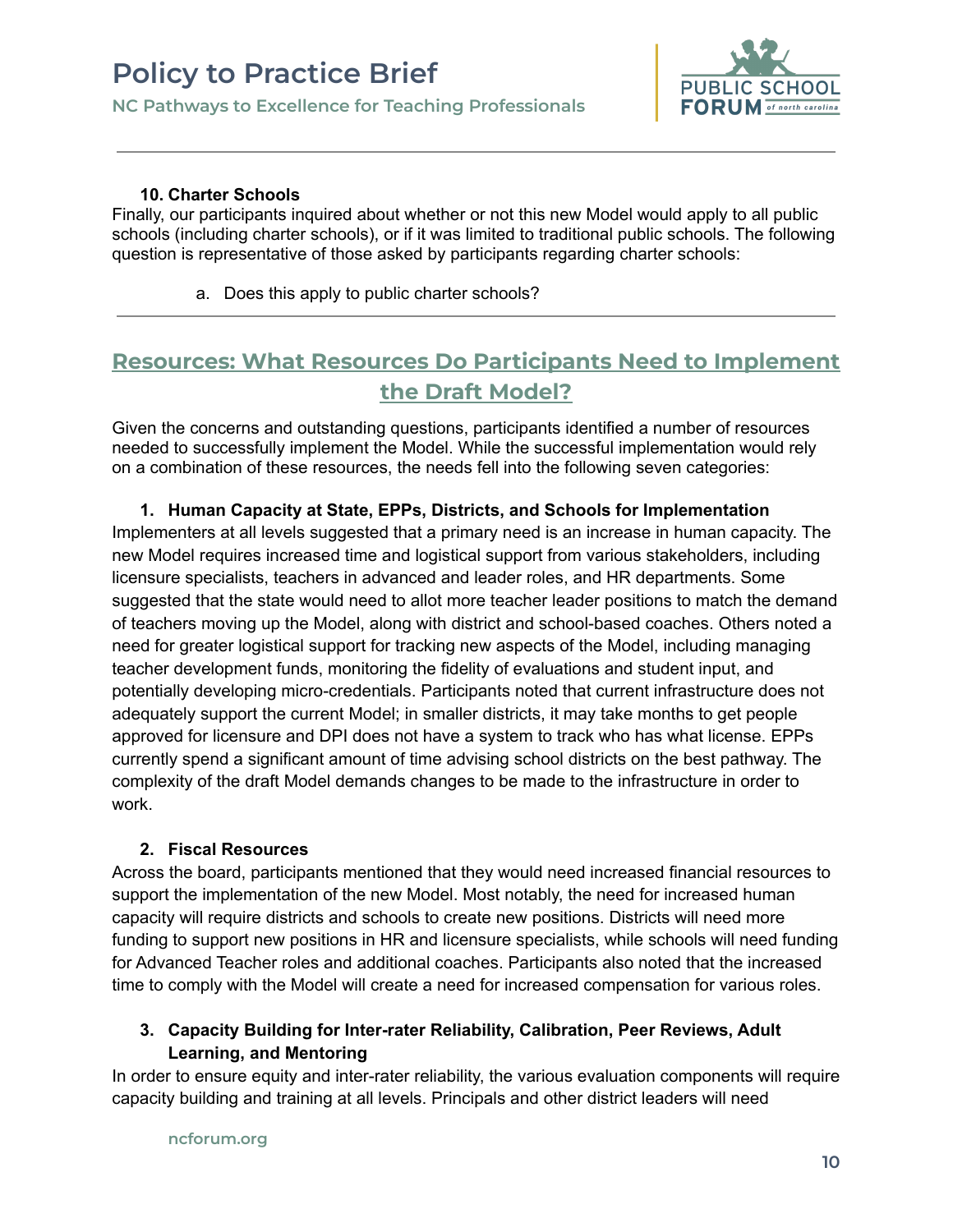

calibration with the evaluation instrument so that observations and evaluations are similar across classrooms and schools. Those who participate in peer reviews and mentoring will also need training to ensure consistency. Without the appropriate capacity building, the Model risks using subjective evaluations and observations to advance teachers.

### **4. Clear and Consistent Observation/Evaluation Standards**

Participants identified a need for observation and evaluation standards, especially given that the process will be used for gaining advanced rankings. Districts and other leaders should have a clear definition of "effectiveness" and a consistent way to measure it across classrooms and schools. Creating clear standards and definitions is necessary to ensure that the process is as objective as possible and that there are not major differences between schools and districts.

## **5. Advanced Teaching Roles Allotment(s)**

Districts will need adequate allotments for Advanced Teaching Roles to ensure that schools have enough human resources and capital to support the needs and mentoring of LI/II/III teachers. This is especially important for more rural and low-wealth districts that already have a limited number of experienced teachers

## **6. Support for Educators**

The new Model will increase the strain and hours required for teachers, especially those in more advanced roles. Significant time is required to adequately observe, evaluate, and mentor others, not including the time necessary to be trained to serve in these capacities. These new responsibilities fall on top of the already-demanding schedule of being a classroom teacher or school leader. Participants suggested that educators will need increased support related to mental health. An increased number of teacher assistants would be necessary to provide educator support. Some suggested creating 12-month positions to account for the time necessary to implement the Model at its various levels, providing additional time for training, mentoring, and evaluations.

## **7. High Quality, Effective Professional Learning and Micro-Credentials**

Implementers mentioned a need for access to high-quality professional development, including micro-credentials. Participants expressed concern about who would be in charge of creating or vetting micro-credentials and other professional learning opportunities. While some districts may have the ability and desire to create their own programs, others, especially rural and low-wealth districts, do not and would need to rely on the state to provide them. Having access to vetted opportunities and programs would help alleviate some of these inequities.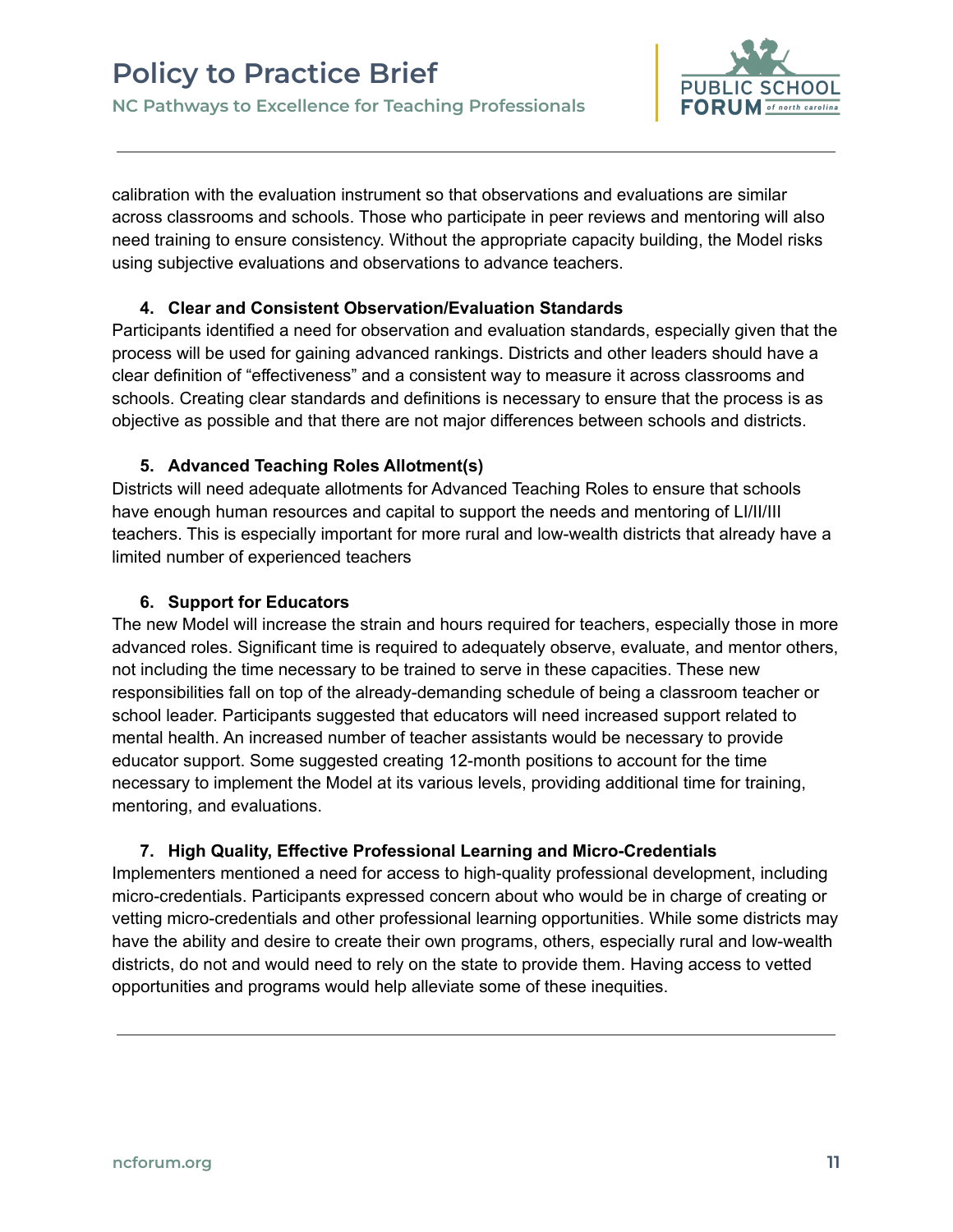

## <span id="page-11-0"></span>**Recommendations: How Would Participants Fix or Address Potential Challenges of the Draft Model?**

## **1. Pilot the Program, Multiple Measures, and Other Aspects of the Model**

Participants believe that piloting the Model or parts of the Model will be critical to success. They recommend either moving forward with the early educator licensing pieces (Apprenticeship and Levels I & II) first or inviting five districts to pilot the entire Model before full implementation. While much of this feels urgent, they see the recruitment to fill vacancies as the most important shift in the licensure part of the Model.

## **2. Keep It Simple: Create a Clearer Path and Explanation**

While the draft Model addresses a very comprehensive approach to licensure and compensation, a central theme across the focus groups with school and district leaders, school board members, and EPP leaders was a recommendation to simplify the Model so that educators, implementers, potential candidates, and other stakeholders can understand what it is and how it supports the recruitment and retention of high quality and well-prepared educators. Participants also cited a lack of clarity on the origins of the Pathways proposal–many wanted more information about where the policy began, and if educators had been consulted in the drafting process.

Recommendations include reducing the number of licensure levels, using more education language instead of business language, and explaining how this helps current educators and where they enter the pathways. Some wondered if the Advanced Teaching Roles belonged on the licensure graphic since they are actually different roles in a school, rather than a licensure step.

## **3. Increase Human Capacity for Implementation (State, District, School, EPPs)**

Almost every participant noted in some way the human capacity needed and the current gaps in that human capacity to implement this Model. While this is defined as human capacity, it is important to note the funding required to increase human capacity.

At the school level, the human capacity needs include new roles themselves, such as funding or allotments for the Advanced Teaching Roles. For more rural districts, there is concern about the number of Level IV teacher or Advanced Teaching Roles available to conduct peer observations and other measurements identified in the current Model. The time required to conduct peer observations was also noted, as coverage will be required for those educators while they are engaged in the process. Many also recommended additional pay for these extra duties, even if they come with a new licensure level. In addition to the roles and individuals in those roles, the need to build the capacity to conduct peer observations, for inter-rater reliability among principals and other educators conducting the observations, and the understanding of effecting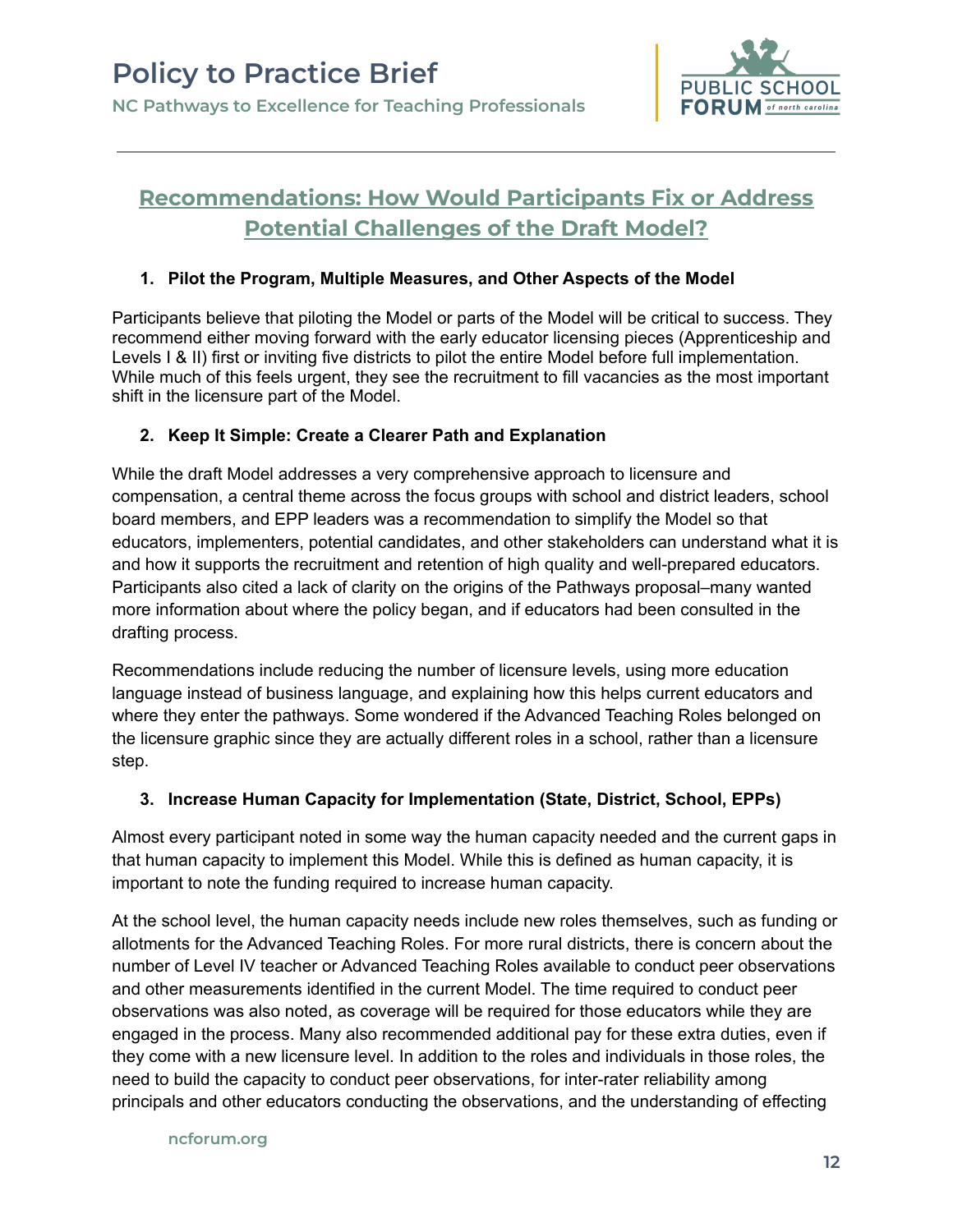

teaching practices was also noted.

At the district level, leaders referenced the significant need in already strapped HR Departments (if a district has one). Recommendations about a licensure specialist and other roles to monitor and build capacity at the school level were noted. At least one district currently engaged in Advanced Teacher Roles shared the additional director roles at the district and coaching roles across schools that were added to implement the program. The observation and new metrics also need to be implemented in collaboration with Instructional Services or Curriculum & Instruction for fidelity and consistency. The multiple paths are seen as a positive, but also require additional support. This capacity building requires funding, as well. Many questions also emerged about the human capacity needs to implement micro-credentials, and most stakeholders had questions about how implementation and the responsibility for micro-credentials would be determined.

Finally, EPPs and DPI play important roles in this work. EPPs are a critical aspect of this work and will likely need licensure or liaison support so that they can coordinate effectively on the new Model with districts. DPI will also need additional support, and many district leaders expressed the additional need for support that this Model will require. Similarly, if micro-credentials become the responsibility of the state or EPPs, they will need the human capacity to develop, issue, and assess the micro-credentials to candidates or current teachers.

## **4. Increase Compensation, especially for Additional Duties**

Many participants recommend that we move forward with increasing compensation significantly now.

Many participants noted that while this compensation appears to be very positive for most educators, they did not see the \$30,000 starting salary for the Apprenticeship level to attract people into the field. Several shared that this is not much of a jump, if any, for TAs, data managers, or others who they might hope to attract into the field. This is also not a very competitive salary when compared to other industries.

Participants expressed concern about the many additional duties that educators, especially Level IV educators, would be expected to take on as a part of this Model. They recognize the time required to mentor, to conduct peer observations, and to take on other leadership roles and believe that educators should be paid for those duties.

Recommendations include being specific about where current educators transition into this Model and any hold harmless provisions that may accompany this Model. They recommend that the entire pay scale starts at \$40,000, not \$30,000. Some recommended a tiered system of where pay begins based upon the need of the districts. As referenced in the next section, many discussed the National Board Certifications and credit and pay for advanced degrees.

Finally, questions were raised about educators who have already renewed their license once or

**ncforum.org**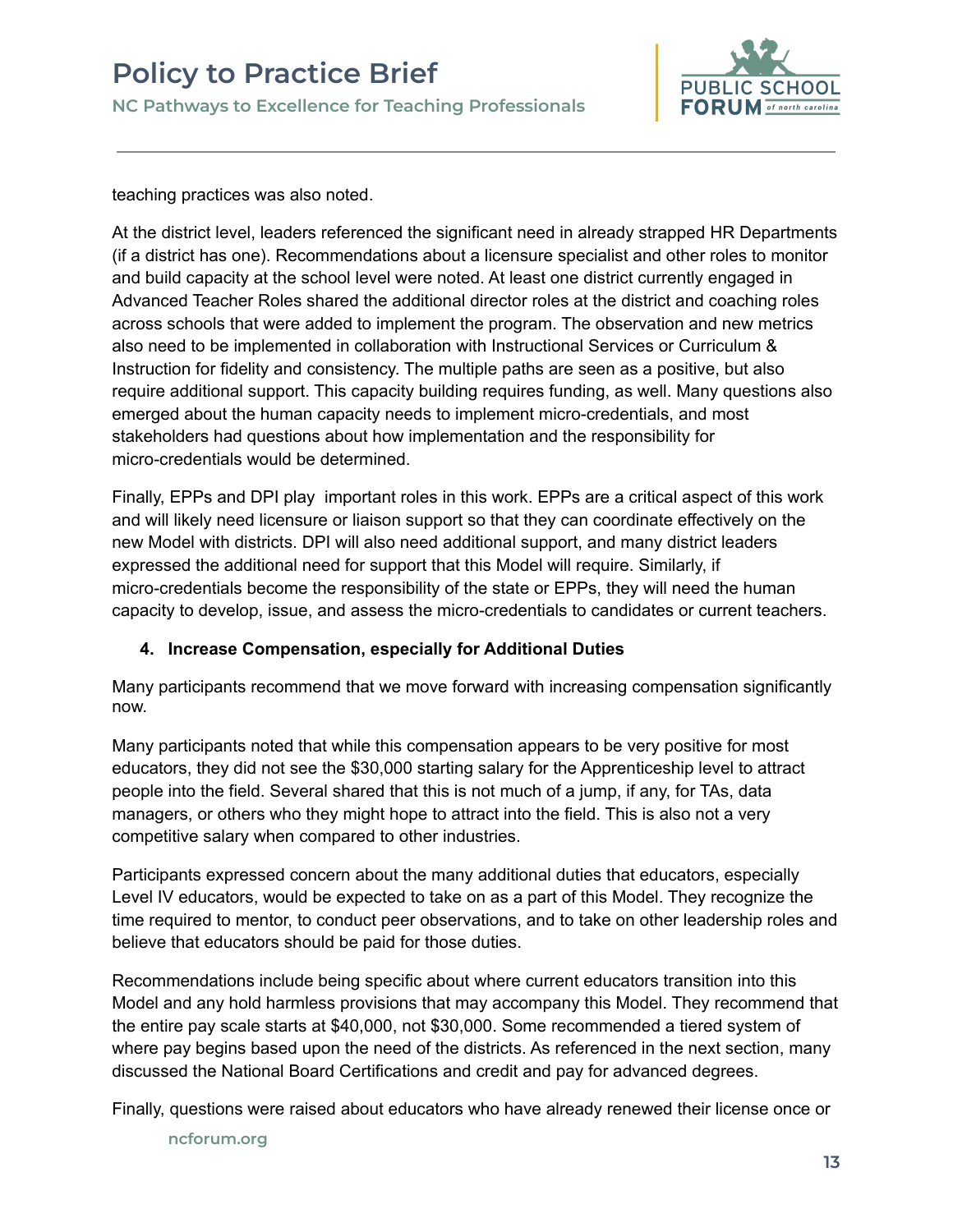

many times. If current educators transition into a License IV, they should get credit (and thus increased pay) for each of the renewal cycles. The Model shares what happens for future renewals, but participants agree that educators should get credit and corresponding pay for their work and renewals to date.

## **5. Ensure NBCT and Master Degree Pay Supplements**

Participants recommend that the Model and the legislature continue to provide the 12% supplement for National Board Certified Teachers. School and district leaders and EPP representatives also expressed the importance of honoring advanced degrees through pay supplements. This includes those grandfathered into receiving masters pay (and for other advanced degrees), as well as those who have earned or will earn it into the future. Participants noted that if we are willing to depend on micro-credentials for advancement in licensure and pay, why are we not willing to honor completing graduate level programs from our accredited institutions.

## **6. Create/Include Balanced, Multiple Measures**

While participants see the multiple measures as a strength for this Model, they are concerned about what those multiple measures are. They recommend that the Model includes a balanced approach to objective and potentially subjective measures. They caution against adding significant work on top of the already arduous teaching responsibilities. They were concerned about student surveys and the data behind them in terms of advancing in licensure, and they want to ensure that the observations that will potentially be tied to pay are implemented in a non-biased way with inter-rater reliability and opportunities to triangulate data. One recommendation includes a matrix of factors that are balanced and job-embedded on the work teachers are already doing.

Additionally, participants recommend that if you come from an EPP and/or have achieved Level III, you should not have to undertake additional testing.

## **7. Address Implementation Issues in the Model Itself**

The Model should address implementation issues that are critical to meeting the goals of the Model. For example, how current educators transition into the system must be included. The specific multiple measures that will be used must be identified and specified. The roles and funding for human capacity needs should be identified as a cost of the Model. While this may not seem like policy issues for the Model development, they are critical to the policy having the intended impact and cannot be left to chance. If schools, districts, the state, and EPPs do not have the resources, as an example, the licensure system will not be implemented with fidelity and will likely lead to different outcomes.

## **8. Include Critical Components for Current Educators in the Model**

#### **ncforum.org**